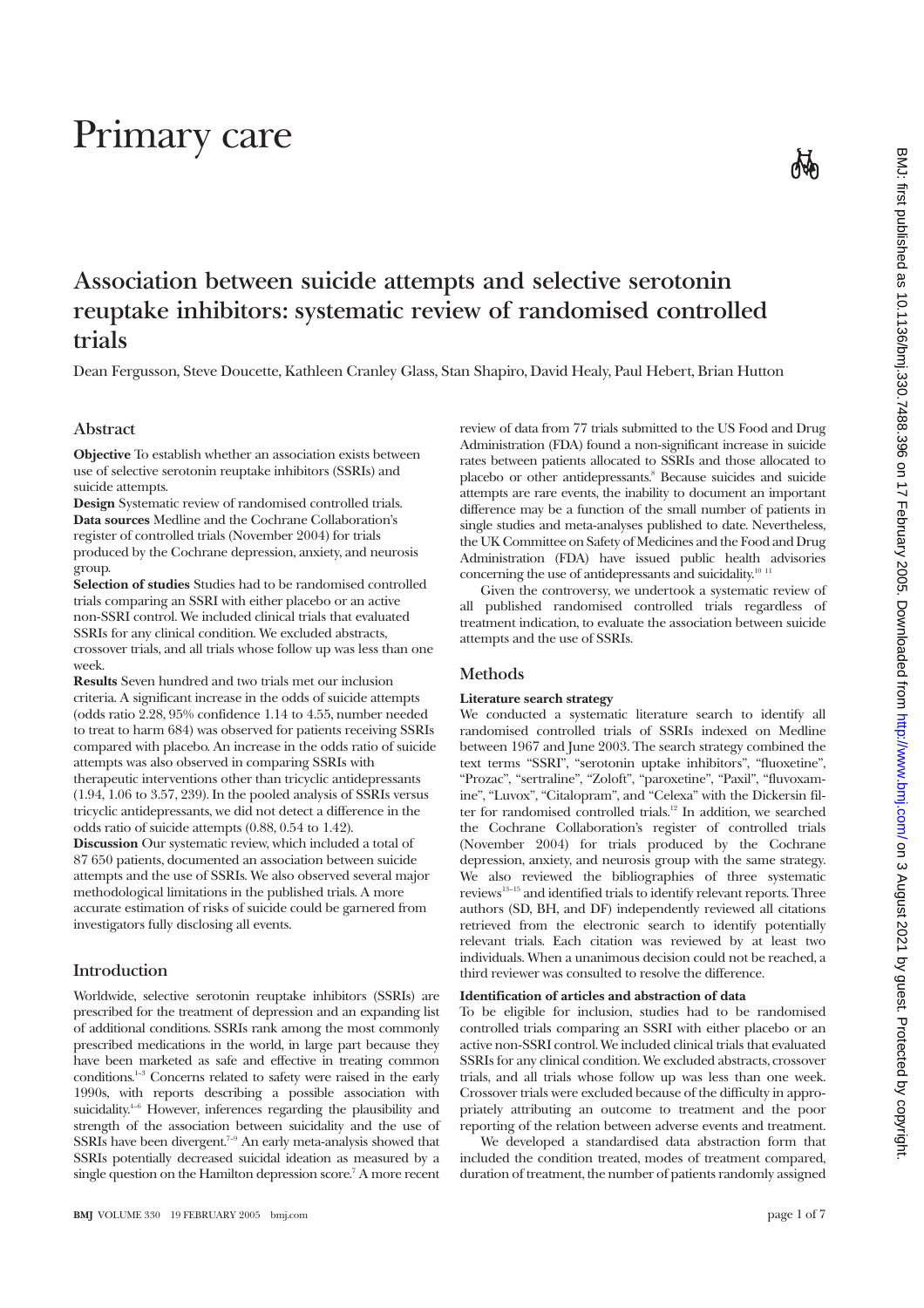

**Fig 1** Identification and inclusion of trials

to each treatment group, the number of patients reported to have completed treatment, patients' demographics, and funding sources. Because our primary aim was to evaluate a rare, serious event and not effectiveness of treatment, we did not quantify the quality of individual study reports by using a formal quality scale. We limited eligibility to trials that were truly randomised and examined individual sources of clinical and methodological heterogeneity including clinical indication, trial duration, sex, age, sample size, and dropouts.

#### **Outcomes**

The primary outcome, suicide attempts, included both fatal and non-fatal acts of suicide. We documented rates of fatal and nonfatal suicide attempts separately. Fatal suicide attempts were self inflicted acts resulting in death, as reported in the primary studies. We made conservative assumptions to deal with the published reporting of non-fatal suicide attempts. The authors had literally to use the term "suicide." The one exception was the use of the term "overdose." If the authors explicitly reported that there were no adverse or serious adverse events, we recorded that there were no fatal or non-fatal suicide attempts. If no suicide attempts were mentioned but the authors accounted for all adverse events and reasons for discontinuation, we recorded zero suicide attempts. Subjects for which the authors did not indicate a reason for withdrawal or discontinuation we did not count as suicide attempts.

#### **Methodological considerations**

We documented how adverse events were reported, dropout rates, sample size, and the number of trials that did not report adverse events. To deal with poor reporting of adverse events, we included a "not reported" category. This category comprised trials that did not mention adverse events or reasons for discontinuation of therapy, provided an incomplete listing of all adverse events, or did not explicitly state that no serious adverse events had been observed. We also documented the proportion of trials that chose to report adverse events beyond percentage thresholds (for example, 5%) or occurring in more than a defined number of patients. We determined the proportion of studies with dropout rates exceeding 15% and 25% and reported the size of trials as the proportion of trials with a total number of patients less than 50, between 50 and 100, and exceeding 100.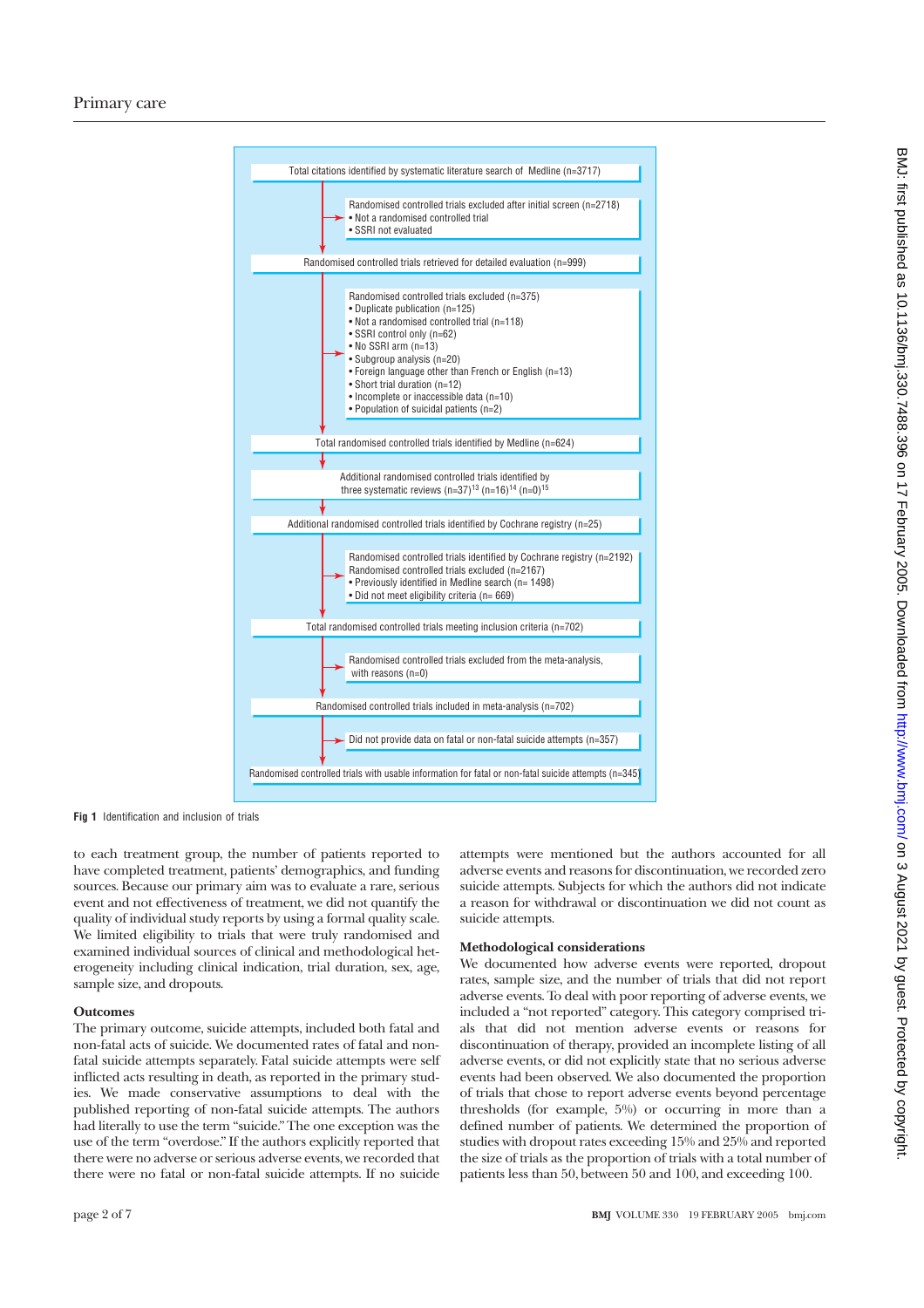|                                            |       | <b>SSRI</b>                                  |       | Placebo        |                     |  |  |
|--------------------------------------------|-------|----------------------------------------------|-------|----------------|---------------------|--|--|
| <b>Patient group</b>                       | No of | No of<br>patients attempts patients attempts | No of | No of          | Odds ratio (95% CI) |  |  |
| Overall                                    | 10557 | 27                                           | 7856  | 9              | ♦                   |  |  |
| Condition                                  |       |                                              |       |                |                     |  |  |
| Major depression                           | 3641  | 13                                           | 3243  | 7              |                     |  |  |
| Depression                                 | 1665  | $\overline{4}$                               | 1127  | 1              |                     |  |  |
| Other conditions                           | 5251  | 10                                           | 3486  | 1              |                     |  |  |
| <b>Trial duration</b>                      |       |                                              |       |                |                     |  |  |
| $\leq$ 6 weeks                             | 3094  | 8                                            | 2096  | 3              |                     |  |  |
| 7+ weeks                                   | 7413  | 19                                           | 5710  | 6              |                     |  |  |
| Age group                                  |       |                                              |       |                |                     |  |  |
| <60 years old                              | 9798  | 26                                           | 7110  | 8              |                     |  |  |
| >60 years old                              | 759   | 1                                            | 746   | 1              |                     |  |  |
| Sex                                        |       |                                              |       |                |                     |  |  |
| <25% female                                | 620   | $\mathbf{0}$                                 | 426   | $\mathbf 0$    |                     |  |  |
| 25-50% female                              | 1706  | $\overline{2}$                               | 1331  | $\overline{2}$ |                     |  |  |
| 50-75% female                              | 5731  | 20                                           | 4598  | 6              |                     |  |  |
| 75-100% female                             | 2178  | 4                                            | 1250  | 1              |                     |  |  |
| Reported funding                           |       |                                              |       |                |                     |  |  |
| Funded by pharmaceutical industry          | 5965  | 16                                           | 4647  | 5              |                     |  |  |
| Not funded by pharmaceutical industry 4592 |       | 11                                           | 3209  | $\overline{4}$ |                     |  |  |

**Fig 2** Fatal and non-fatal suicide attempts in SSRI trials and placebo trials

#### **Analysis**

As an initial description of the risk of suicide overall and in major comparisons, we calculated the absolute risk per 1000 patients treated by dividing the number of events (suicide attempts) by individuals exposed to therapies and multiplying by 1000. To account for exposure time, we calculated the number of episodes of suicide attempts per 1000 person years of exposure by assuming a constant risk over the first year and using a weighted average of exposures.

To evaluate the association between suicide attempts and the use of SSRIs, we undertook three separate meta-analyses: SSRIs compared with placebo, with tricyclic antidepressants, and with other active forms of treatment excluding placebo and tricyclic antidepressants. Within each comparison, we tested the association between suicide attempts and the use of SSRIs by calculating odds ratios using fixed effects models. We used Peto's methods to calculate odds ratios and 95% confidence intervals.16–18 An odds ratio greater than 1 implies greater risk in the SSRI group, and an odds ratio less than 1 implies greater risk in the non-SSRI group. We conducted separate meta-analyses for the number of fatal and non-fatal suicide attempts. We did not incorporate trials categorised as "not reported" into the analyses.

A priori subgroups of interest were based on age, the duration of the study follow up, proportion of women, and primary diagnosis of participants in the trials (major depression, depression, and other conditions). We examined the reported partial or total funding source (funded by, compared with not funded by, the pharmaceutical industry). We also conducted a cumulative meta-analysis to evaluate the temporal sequence of evidence of effect.

# **Results**

Placebo harmful

The literature search identified a total of 3717 citations. After initial review by at least two authors (SD, BH, DF), 999 trials were deemed potentially eligible. Of these, we excluded 375 for the following reasons: duplicate publication  $(n = 125)$ , not a randomised controlled trial ( $n = 118$ ), SSRI control only ( $n = 62$ ), no SSRI arm  $(n=13)$ , subgroup analysis  $(n=20)$ , foreign language other than French or English ( $n = 13$ ), short trial duration ( $n = 12$ ), incomplete or inaccessible data ( $n = 10$ ), and population of suicidal patients ( $n = 2$ ). We identified an additional 78 trials meeting eligibility criteria by the electronic search of the Cochrane Collaboration register of controlled trials (Cochrane depression, anxiety, and neurosis group) and the manual review of the bibliographies of three published systematic reviews and of all eligible trials (fig 1).13–15 The 702 trials comprised 411 comparisons between SSRIs and placebo, 220 comparisons between SSRIs and tricyclic antidepressants, and 159 comparisons between SSRIs and active therapies other than placebos or tricyclic antidepressants. As some trials had more than one comparison arm, the total number of comparisons exceeds the number of published trials. Of the 159 comparisons, the most common comparative treatments were moclobemide (21 trials), psychotherapy (20), maprotiline (18), and mianserin (16).

**SSRI** harmful

Four hundred and thirty seven trials (62.3%) randomised less than 100 patients. Forty nine trials (7.0%) went on for longer than six months. Of the 493 trials that reported dropout information, 227 (46.0%) had a dropout rate of more than 25%. One hundred and four trials (14.8%) reported adverse events beyond thresholds of 3%, 5%, or 10% of enrolled patients or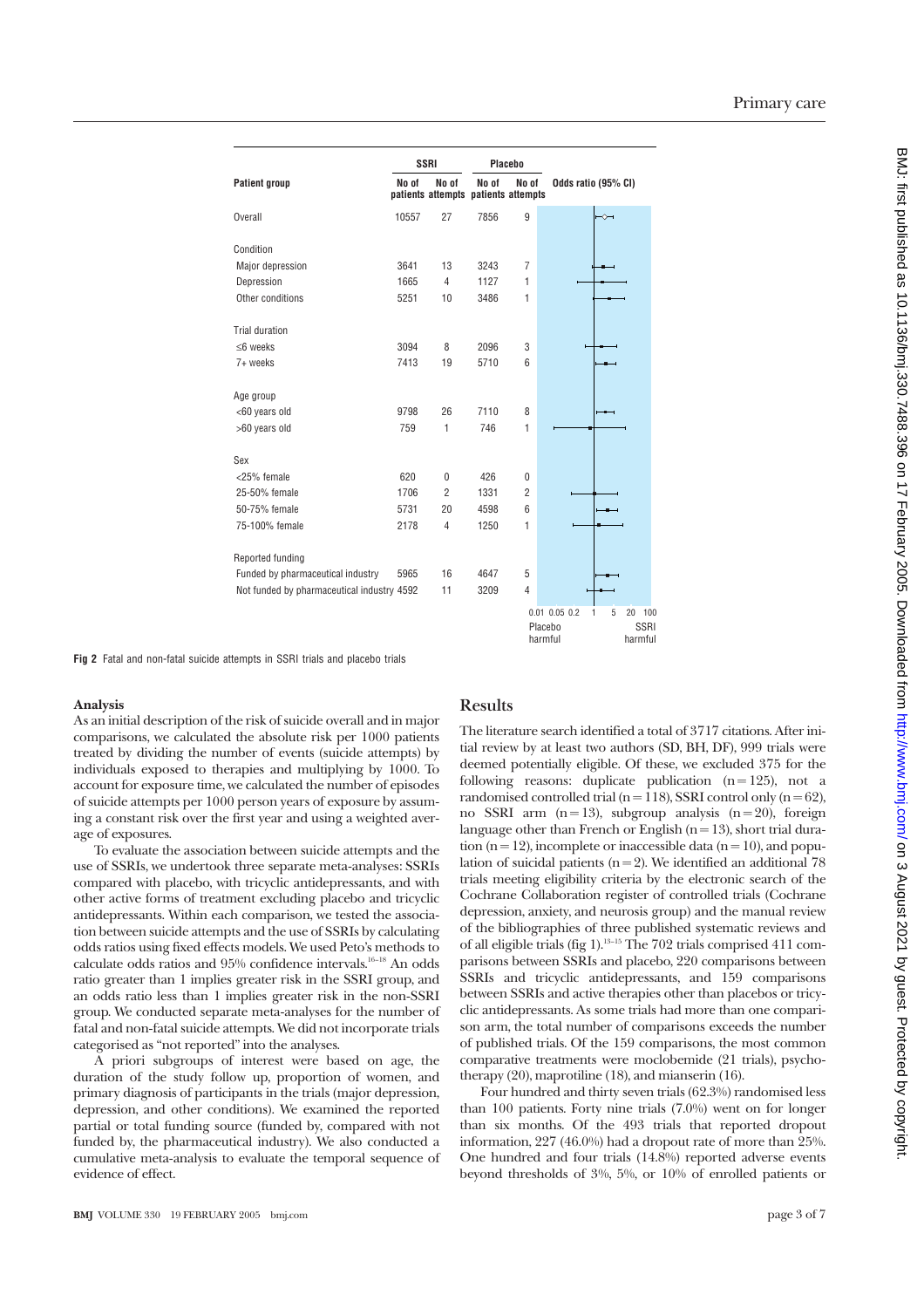|                                            |       | <b>SSRI</b>                                  |       | <b>Tricyclic</b><br>antidepressant |                                          |                        |  |
|--------------------------------------------|-------|----------------------------------------------|-------|------------------------------------|------------------------------------------|------------------------|--|
| <b>Patient group</b>                       | No of | No of<br>patients attempts patients attempts | No of | No of                              | Odds ratio (95% CI)                      |                        |  |
| Overall                                    | 6126  | 34                                           | 5401  | 35                                 |                                          |                        |  |
| Condition                                  |       |                                              |       |                                    |                                          |                        |  |
| Major depression                           | 3204  | 17                                           | 3067  | 15                                 |                                          |                        |  |
| Depression                                 | 1935  | 15                                           | 1652  | 17                                 |                                          |                        |  |
| Other conditions                           | 987   | $\overline{c}$                               | 682   | 3                                  |                                          |                        |  |
| <b>Trial duration</b>                      |       |                                              |       |                                    |                                          |                        |  |
| <6 weeks                                   | 3120  | 14                                           | 2791  | 13                                 |                                          |                        |  |
| 7+ weeks                                   | 2935  | 20                                           | 2538  | 22                                 |                                          |                        |  |
| Age group                                  |       |                                              |       |                                    |                                          |                        |  |
| <60 years old                              | 5349  | 32                                           | 4701  | 33                                 |                                          |                        |  |
| >60 years old                              | 777   | $\overline{2}$                               | 700   | $\overline{2}$                     |                                          |                        |  |
| Sex                                        |       |                                              |       |                                    |                                          |                        |  |
| <25% female                                | 64    | $\mathbf{0}$                                 | 60    | $\overline{0}$                     |                                          |                        |  |
| 25-50% female                              | 399   | $\mathbf{0}$                                 | 325   | 1                                  |                                          |                        |  |
| 50-75% female                              | 3596  | 23                                           | 2968  | 20                                 |                                          |                        |  |
| 75-100% female                             | 1011  | $\mathbf{1}$                                 | 993   | $\mathbf{1}$                       |                                          |                        |  |
| Reported funding                           |       |                                              |       |                                    |                                          |                        |  |
| Funded by pharmaceutical industry          | 1579  | 9                                            | 1539  | 10                                 |                                          |                        |  |
| Not funded by pharmaceutical industry 4547 |       | 25                                           | 3862  | 25                                 |                                          |                        |  |
|                                            |       |                                              |       |                                    | $0.01$ $0.05$ $0.2$<br>5<br>$\mathbf{1}$ | 20<br>100              |  |
|                                            |       |                                              |       |                                    | Tricyclic<br>antidepressant<br>harmful   | <b>SSRI</b><br>harmful |  |

**Fig 3** Fatal and non-fatal suicide attempts in SSRI trials and trials studying tricyclic antidepressants

occurring in more than a defined number of patients, without any detail of adverse events related to suicidality.

Of the 702 trials including 87 650 patients, 414 (59.0%) were conducted in patients with a diagnosis other than major depressive conditions. Sixty eight per cent of trials  $(n = 475)$  included more than 50% women, and 91%  $(n=638)$  of trials were conducted in participants with an average age of less than 60 years.

A total of 345 trials representing 36 445 patients reported the number of suicide attempts (143 in total) and were included in the analysis. Of the 345 trials reporting suicide attempts as adverse events, 64 reported at least one suicide attempt. In comparing trial characteristics between trials that reported suicide attempts and those that did not, the only significant difference was that larger trials tended not to report ( $\chi^2$  test, df = 2,  $P = 0.001$ ). The overall rate of suicide attempts was 3.9 (95% confidence interval 3.3 to 4.6) per 1000 patients treated in clinical trials. When we used study duration as exposure time, we found

Fatal and non-fatal suicide attempts in the analysed trials

an incidence of 18.2 suicide attempts per 1000 patient years. For the trials conducted in patients with depression, the overall rate of suicide attempts was 4.9 (95% confidence interval 4.2 to 5.6 per 1000 patients). Table 1 provides the reported numbers of fatal and non-fatal suicide attempts.

We found a significant increase in the odds of suicide attempts (odds ratio 2.28, 1.14 to 4.55, number needed to treat to harm  $684$ ;  $P = 0.02$ ) for patients receiving SSRIs compared with placebo (fig 2). Given reduced sample sizes, our ability to detect significant differences within subgroups was limited. However, all odds ratios exceeded 1.0 except for trials whose participants had a mean age of over 60 (fig  $2$ ). In comparing non-fatal suicide attempts, a significant difference overall remained (2.70, 1.22 to 5.97;  $\hat{P} = 0.01$ ). In comparing fatal suicide attempts, we did not detect any differences between SSRIs and placebo (0.95, 0.24 to 3.78).

In the pooled analysis of SSRIs compared with tricyclic antidepressants, we did not detect differences in the odds of suicide

| i didi dilu livil-ididi sulgiut dittilipis III liit dildiystu liidis |               |                    |        |                |             |                    |             |                        |             |           |      |              |  |  |
|----------------------------------------------------------------------|---------------|--------------------|--------|----------------|-------------|--------------------|-------------|------------------------|-------------|-----------|------|--------------|--|--|
|                                                                      | No of trials* |                    |        | No of patients |             |                    |             | No of suicide attempts |             |           |      |              |  |  |
|                                                                      | All           | <b>Trials that</b> |        | All trials     |             | Trials that report |             | Fatal                  |             | Non-fatal |      | <b>Total</b> |  |  |
|                                                                      | trials        | report             | SSRI   | Control        | <b>SSRI</b> | Control            | <b>SSRI</b> | Control                | <b>SSRI</b> | Control   | SSRI | Control      |  |  |
| SSRI v placebo                                                       | 411           | 189                | 28 803 | 21 767         | 10 557      | 7856               |             |                        | 23          | 6         | 27   |              |  |  |
| SSRI v tricyclic<br>antidepressants                                  | 220           | 115                | 12 740 | 11 609         | 6126        | 5401               |             |                        | 29          | 31        | 34   | 35           |  |  |
| SSRI v other                                                         | 159           | 83                 | 8856   | 9059           | 4130        | 4233               |             |                        | 24          | 13        | 27   | 18           |  |  |

SSRI=selective serotonin reuptake inhibitors.

\*Represents the number of comparisons, as some trials had more than one comparison arm.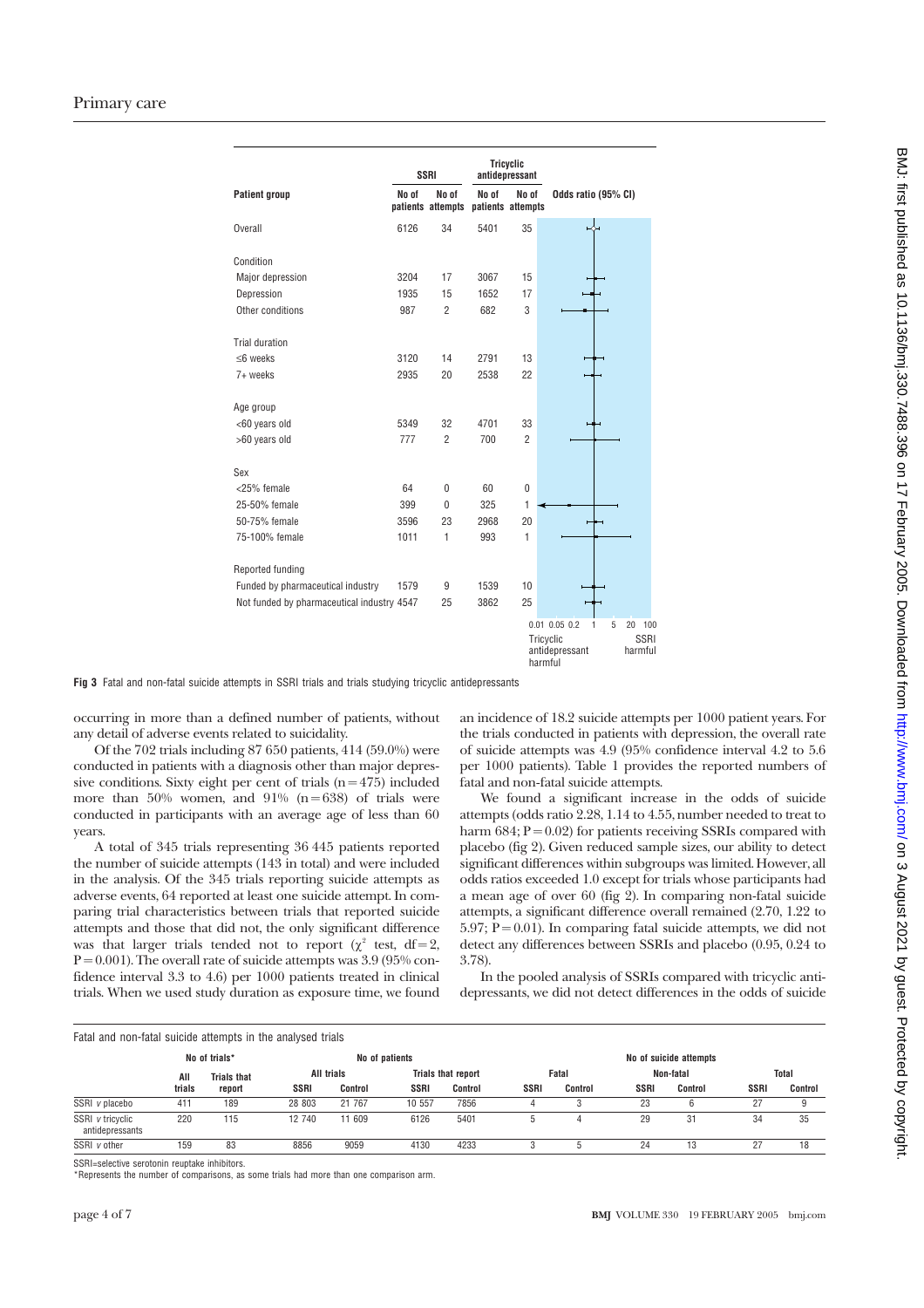|                                            |       | <b>SSRI</b>                                  |       | <b>Other</b>   | Odds ratio (95% CI)                                       |  |  |
|--------------------------------------------|-------|----------------------------------------------|-------|----------------|-----------------------------------------------------------|--|--|
| <b>Patient group</b>                       | No of | No of<br>patients attempts patients attempts | No of | No of          |                                                           |  |  |
| Overall                                    | 4130  | 27                                           | 4233  | 18             | $\sim$                                                    |  |  |
| Condition                                  |       |                                              |       |                |                                                           |  |  |
| Major depression                           | 2415  | 18                                           | 2532  | 17             |                                                           |  |  |
| Depression                                 | 924   | 3                                            | 934   | 1              |                                                           |  |  |
| Other conditions                           | 791   | 6                                            | 767   | $\mathbf{0}$   |                                                           |  |  |
| <b>Trial duration</b>                      |       |                                              |       |                |                                                           |  |  |
| <6 weeks                                   | 1435  | 10                                           | 1456  | $\overline{7}$ |                                                           |  |  |
| 7+ weeks                                   | 2695  | 17                                           | 2777  | 11             |                                                           |  |  |
| Age group                                  |       |                                              |       |                |                                                           |  |  |
| <60 years old                              | 3793  | 26                                           | 3904  | 18             |                                                           |  |  |
| >60 years old                              | 337   | $\mathbf{1}$                                 | 329   | $\mathbf 0$    |                                                           |  |  |
| Sex                                        |       |                                              |       |                |                                                           |  |  |
| <25% female                                | 85    | 0                                            | 73    | $\mathbf 0$    |                                                           |  |  |
| 25-50% female                              | 284   | 0                                            | 281   | $\mathbf 0$    |                                                           |  |  |
| 50-75% female                              | 2875  | 25                                           | 3032  | 14             |                                                           |  |  |
| 75-100% female                             | 415   | 0                                            | 428   | $\overline{c}$ |                                                           |  |  |
| Reported funding                           |       |                                              |       |                |                                                           |  |  |
| Funded by pharmaceutical industry          | 1371  | 3                                            | 1424  | $\mathbf{1}$   |                                                           |  |  |
| Not funded by pharmaceutical industry 2759 |       | 24                                           | 2809  | 17             |                                                           |  |  |
|                                            |       |                                              |       | "Other"        | $0.01$ $0.05$ $0.2$<br>5<br>20<br>100<br>1<br><b>SSRI</b> |  |  |

**Fig 4** Fatal and non-fatal suicide attempts in SSRI trials and trials studying other therapies

attempts (0.88, 0.54 to 1.42; fig 3). We found no clinically or statistically important differences in any subgroup analyses. The odds ratio of non-fatal suicide attempts was 0.85 (0.51 to 1.43) and the odds ratio of fatal suicide attempts for SSRIs compared with tricyclic antidepressants was 7.27 (1.26 to 42.03).

We found an increase in the odds of suicide attempts when comparing SSRIs with therapeutic interventions other than tricyclic antidepressants (1.94, 1.06 to 3.57, number needed to treat to harm 239; fig 4). Again with smaller sample sizes, we found no subgroup specific differences that reached significance. All odds ratios exceeded 1.0, except for trials in which the proportion of women exceeded 75%. The odds ratio for fatal suicide attempts was 0.59 (0.16 to 2.24) and that for non-fatal suicide attempts 2.25 (1.16 to 4.35).

# **Discussion**

We documented a more than twofold increase in the rate of suicide attempts in patients receiving SSRIs compared with placebo or therapeutic interventions other than tricyclic antidepressants. Although many trials have documented the benefits of SSRIs in many forms of depression and other clinical indications, it has been difficult to document the relatively rare but very serious risk of suicide. We documented a difference in absolute risk of 5.6 suicide attempts per 1000 patient years of SSRI exposure compared with placebo. Although small, the incremental risk remains a very important population health issue because of the widespread use of SSRIs. In the United Kingdom, 1 million person years of SSRI treatment are provided annually by general practitioners.<sup>13</sup> For the United States, the number of visits by patients for depression was 24.5 million in 2001, a 70% increase

since 1987.<sup>1</sup> In 2001, 69% of patient visits for depression resulted in prescriptions for SSRIs.<sup>1</sup> Thus, a large number of patients were at risk for treatment induced suicidality. Cumulative metaanalysis reinforces concern with the potential trend towards harm over the past several years (fig 5). It is unclear whether regulatory authorities were aware of this or not.

#### **Possible explanations for our findings**

In this meta-analysis, the increase in the number of suicide attempts was not associated with a comparable increase in the risks of fatal suicide attempts. Several explanations are plausible. We observed non-significant divergent risks of suicide among different clinical conditions. Estimates for patients with major depression favoured a decrease in suicides with SSRIs, whereas patients with depression and other clinical indications may have as much as an eightfold increase in the rates of suicide, thus resulting in an overall null effect. In all instances, the number of events was too small to generate sufficiently narrow confidence intervals. If the mechanism of action thought responsible for inducing suicidality is true, the agitation and akathasia known to occur with this class of agents may have affected non-depressed and depressed patients differently, inducing more distress in patients with less severe clinical conditions than in those with severe depression. This may account for the greater number of suicide attempts in patients without severe depression. Another explanation could be that these trials do not reflect true practice and that treating more severely depressed patients with a higher inherent risk of suicide in a controlled environment may produce a more favourable ratio of risks to benefits. These explanations would reconcile the observed benefits attributed to SSRIs with the proposed risks associated with the induced agita-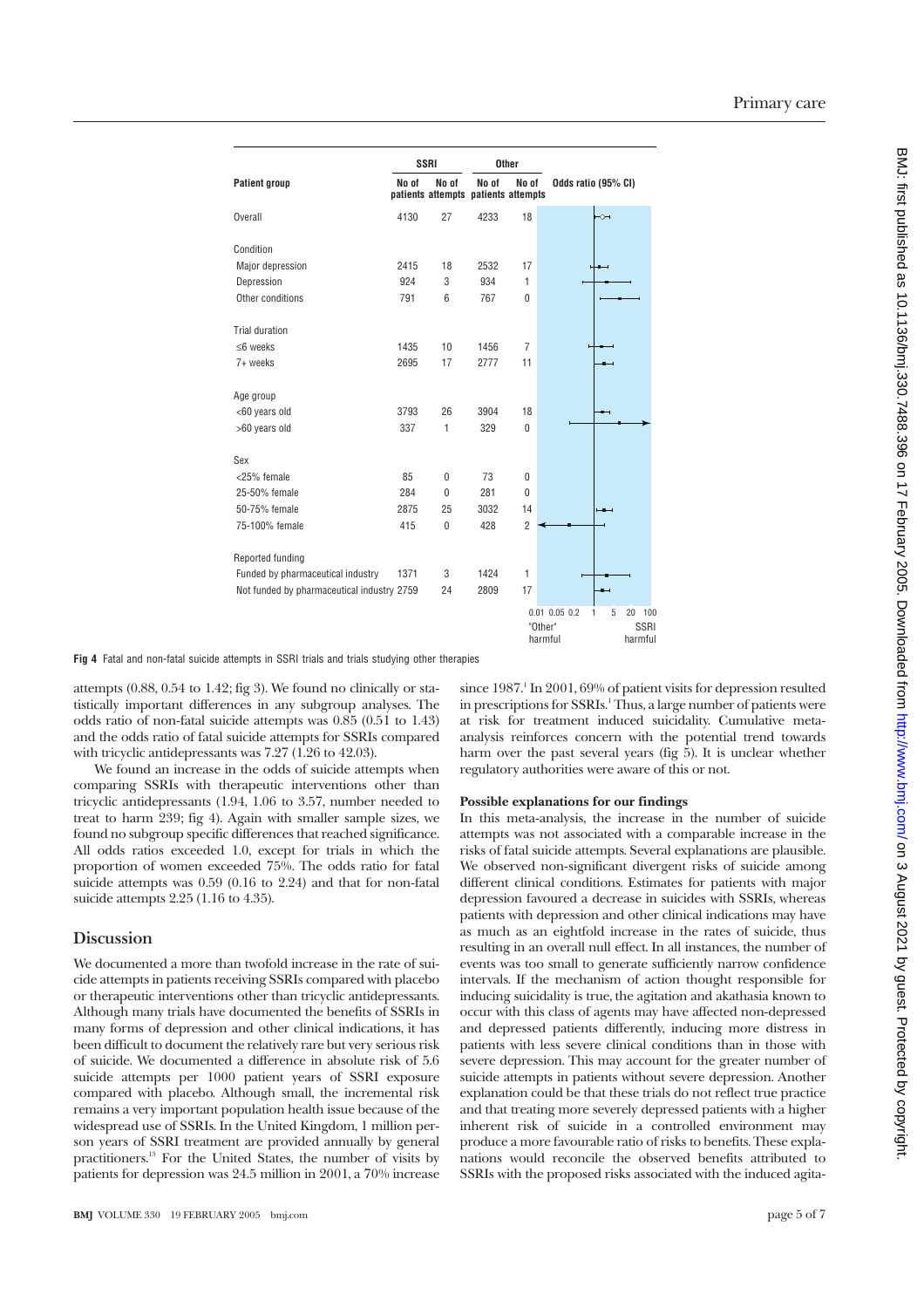

**Fig 5** Cumulative meta-analysis of fatal and non-fatal suicide attempts in placebo controlled trials

tion that accompanies initiation of treatment, missed doses, decreases of dosage, or discontinuation of treatment. One implication from our findings is that patients with mild illness who are being treated without supervision in the community may require closer monitoring by general practitioners, family, friends, or work colleagues.

A review of published and unpublished sources documented increased rates of suicide in patients with depression when records from the FDA were considered.19 Our review noted suicide attempts at a rate of 3.9 episodes per 1000 patients, whereas suicide attempts documented by Healey approximated 15.3 episodes per 1000 patients treated with SSRIs, a 3.9-fold difference in rates. The difference in rates implies that a substantial proportion of suicide attempts have gone unreported.<sup>8 20</sup>

#### **Limitations**

As additional evidence of difficulties in reporting, we were unable to find documentation confirming or refuting suicide attempts in 51 205 of the 87 650 patients. We conducted a survey of a random sample of 35 (10%) trials that did not report suicide attempts. Of the 17 responders, two reported suicide attempts, seven reported no suicide attempts, and eight confirmed that these data were not collected. Of the two responses that reported suicide attempts, one reported a non-fatal suicide attempt in the SSRI group and none in the placebo group, and the other reported a non-fatal suicide attempt in the SSRI group and two non-fatal attempts in the group taking tricyclic antidepressants. In our random sample of non-responders,  $22.2\%$  of trials (n = 2) therefore reported a suicide attempt compared with 18.6% of trials ( $n = 64$ ) in our entire sample.

Only one trial (0.14%) mentioned a potential association between suicidality or any aspect of self inflicted injuries and SSRIs in their background or discussion sections, $21$  despite repeated concerns about this adverse effect expressed in scientific discourse. $4-6$  One hundred and four of the 702 trials reported adverse events that occurred in excess of a prespecified threshold of either 3%, 5%, or 10% of patients or above a certain number of patients (for example, three patients). As a consequence, rare but lethal complications may have gone unreported or under-reported.

In addition to under-reporting, we documented other important limitations. Of 493 trials that reported dropout rates,  $28.7\%$  (n = 18 217) of the 63 478 patients dropped out. In most study areas, patients who are lost to follow up tend to be less compliant with treatment, do not derive comparable benefits, and have a greater frequency of adverse outcomes compared with other patients in trials.<sup>22</sup> High rates of losses to follow up may therefore have hindered the ability to detect risks of suicide.

Trial size and duration of follow up are obstacles to detecting associations between SSRIs and rare adverse events. Clinical trials have focused largely on symptoms rather than long term outcomes, such as resolution of depression, prevention of relapse, and long term quality of life. As a consequence, 62.3% of trials  $(n=437)$  enrolled fewer than 100 patients, which made rare events difficult to document in individual trials. In a comparable manner, the mean duration of treatment and follow up in published trials was 10.8 weeks with fewer than 6300 (7.0%) patients in 49 (6.6%) trials followed for more than six months. It is therefore impossible to infer rates of long term risks and benefits of treatment, especially in relation to other therapies. At best, we can make assumptions only on the basis of rates of events from short periods of follow up documented in systematic reviews.

Several study manoeuvres were introduced into clinical trials that may alter response to treatment and rates of suicide and suicide attempts. In 29 trials representing 4243 patients, investigators limited trial entry to those patients who were known to respond to and tolerate SSRIs. Restricting eligibility in this manner would effectively diminish adverse events during the conduct of the trial. In addition, some trials enrolled patients receiving SSRIs into a placebo arm without an adequate washout period, thereby potentially attributing adverse events associated with the discontinuation of treatment to the placebo or attributing adverse events to placebo in patients who were successfully treated by SSRIs.

#### **Conclusions**

Despite the limitations of the 702 primary reports we synthesised information by using conservative outcome definitions and documented an association between suicide attempts and the use of SSRIs. A more accurate estimation of the risks of suicide would be garnered from investigators fully and accurately disclosing all events. Our review also showed major limitations in the published medical literature. Doctors rely on published reports for their treatment decisions, making open and complete reporting scientifically and ethically essential.

We thank Michelle Grondin for her help in retrieving articles and abstracting data and Nancy Cleary for her administrative assistance. In addition, we thank all authors and investigators who responded to our survey of the non-reporting trials.

Contributors: DF conceived the study. DF, SD, KG, and SS designed the study. DF and SD collected, managed, and analysed the data. All authors interpreted the data and contributed to the writing of the paper. DF is the guarantor.

Funding: Canadian Institutes of Health Research.

Competing interests: DH has had consultancies with, been a principal investigator or clinical trialist for, been a chairman or speaker at international symposia for, or been in receipt of support to attend foreign meetings from: Astra, Astra-Zeneca, Boots/Knoll, Eli Lilly, Janssen-Cilag, Lorex-Synthelabo, Lundbeck, Organon, Pharmacia & Upjohn, Pierre-Fabre, Pfizer, Rhone-Poulenc Rorer, Roche, SmithKline Beecham, Solvay, and Zeneca. DH has been an expert witness for the plaintiff in eight legal